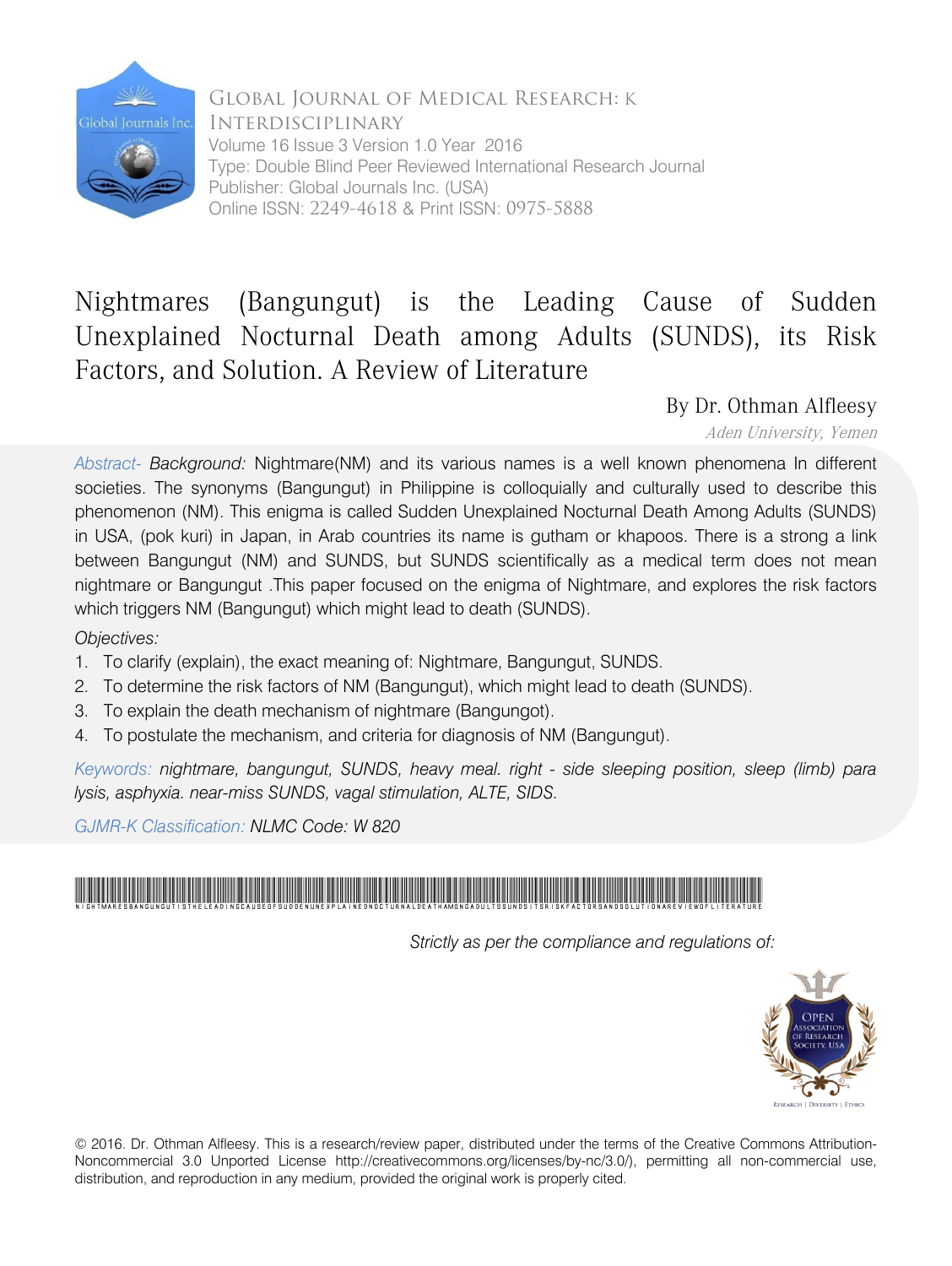# Nightmares (Bangungut) is the Leading Cause of Sudden Unexplained Nocturnal Death among Adults (SUNDS), its Risk Factors, and Solution. A Review of Literature

Dr. Othman Alfleesy

Abstract- Background: Nightmare(NM) and its various names is a well known phenomena In different societies. The synonyms (Bangungut) in Philippine is colloquially and culturally used to describe this phenomenon (NM). This enigma is called Sudden Unexplained Nocturnal Death Among Adults (SUNDS) in USA, (pok kuri) in Japan, in Arab countries its name is gutham or khapoos. There is a strong a link between Bangungut (NM) and SUNDS, but SUNDS scientifically as a medical term does not mean nightmare or Bangungut .This paper focused on the enigma of Nightmare, and explores the risk factors which triggers NM (Bangungut) which might lead to death (SUNDS).

#### Objectives:

- 1. To clarify (explain), the exact meaning of: Nightmare, Bangungut, SUNDS.
- 2. To determine the risk factors of NM (Bangungut), which might lead to death (SUNDS).
- 3. To explain the death mechanism of nightmare (Bangungot).
- 4. To postulate the mechanism, and criteria for diagnosis of NM (Bangungut).

Methods: The author summarized what is known about Nightmare (Bangungut) i.e. the autopsy findings, the clinical pictures, the mechanism, included in the previous studies and researches in medical journals. The researches were gained randomly according to their availability or after searching data base in website.etc., classified according to the aim of the study, and put in simple tables for comparison.

Results: The review reveals confusing in concern with the term (SUNDS).This study exposed the risk factors, the mechanism, and the solutions as they proposed by the investigators and author for solution. Surprisingly the sleep position have not caught the attention of medical researchers as a main risk factor for this disorder.

Conclusion: The study proposed the elements for definition and the diagnostic features (criteria) for nightmares, the risk factors and the mechanism have mentioned too. Nightmare, Bangungut are the same phenomenon. The term SUNDS is not a true synonym for NM, but it is the fatal end of Some Nightmare cases.

*Keywords: nightmare, bangungut, SUNDS, heavy meal. right - side sleeping position, sleep (limb) paralysis,*

*asphyxia. near-miss SUNDS, vagal stimulation, ALTE, SIDS.* 

*Abbreviations:* SUNDS: Sudden Unexplained Nocturnal Death among Adults.

#### I. Introduction

*a) Nightmare and its various names is a well known phenomena* 

n different societies. Later on, this enigma is called SUNDS in USA in 1970, by centers for disease control In different societies. Later on, this enigma is called<br>
SUNDS in USA in 1970, by centers for disease control<br>
(CDC), (Bangungut) in Philippine, (pok kuri) in Japan.<br>
in arch countries this phonomenon is called guthern or in arab countries this phenomenon is called gutham or khapoos. Not all synonyms, given to this enigma indicated (colloquially) or literally the same meaning for NM or Bangungut, as for example SUNDS. Bangungut, is the term originated from the Tagalog word Bangungut: Bangun: to rise, ungul: to moan. which is the same meaning for nightmare. Traditionally this disorder is well known to lay people in the world, each society has its own colloquial term, but Nightmare is the common and the dominant term. Folklore of causation about bangungut exists among the popular with different stories. That means the sleeper might still a live (survive) after suffering this condition.

The victim appears to be subjected to violent, terrifying dreams from which the sleeper might be awakened or might lead to death(SUNDS), It is happened every where in the world .This enigma (disorder), was firstly recognized in manila in 1915 and was described and published in medical publication two years later<sup>9</sup>.

Because of the documentation and the advancement in the field of pathology, the existing researches have focused on autopsy findings seeking an explanation for nightmare. The pathologists had autopsied the cases for diagnosis the cause of death but with no result. The author believed that There might be a reasonable translation- by CDC- for this term: NM, or Bangungut to be changed to SUNDS, because SUNDS is an other term with different meaning, and this was the starting point of confusion. SUNDS includes a dead case of NM, while NM or bangungut still alive (survive). Clearly, there is a strong link between

*Author: Associate Professor of Forensic Medicine, Department of Forensic Medicine and Pathology, Faculty of Medicine and Health Sciences, Aden University, Aden, South Yemen. e-mail: alfleesy2001@yahoo.com*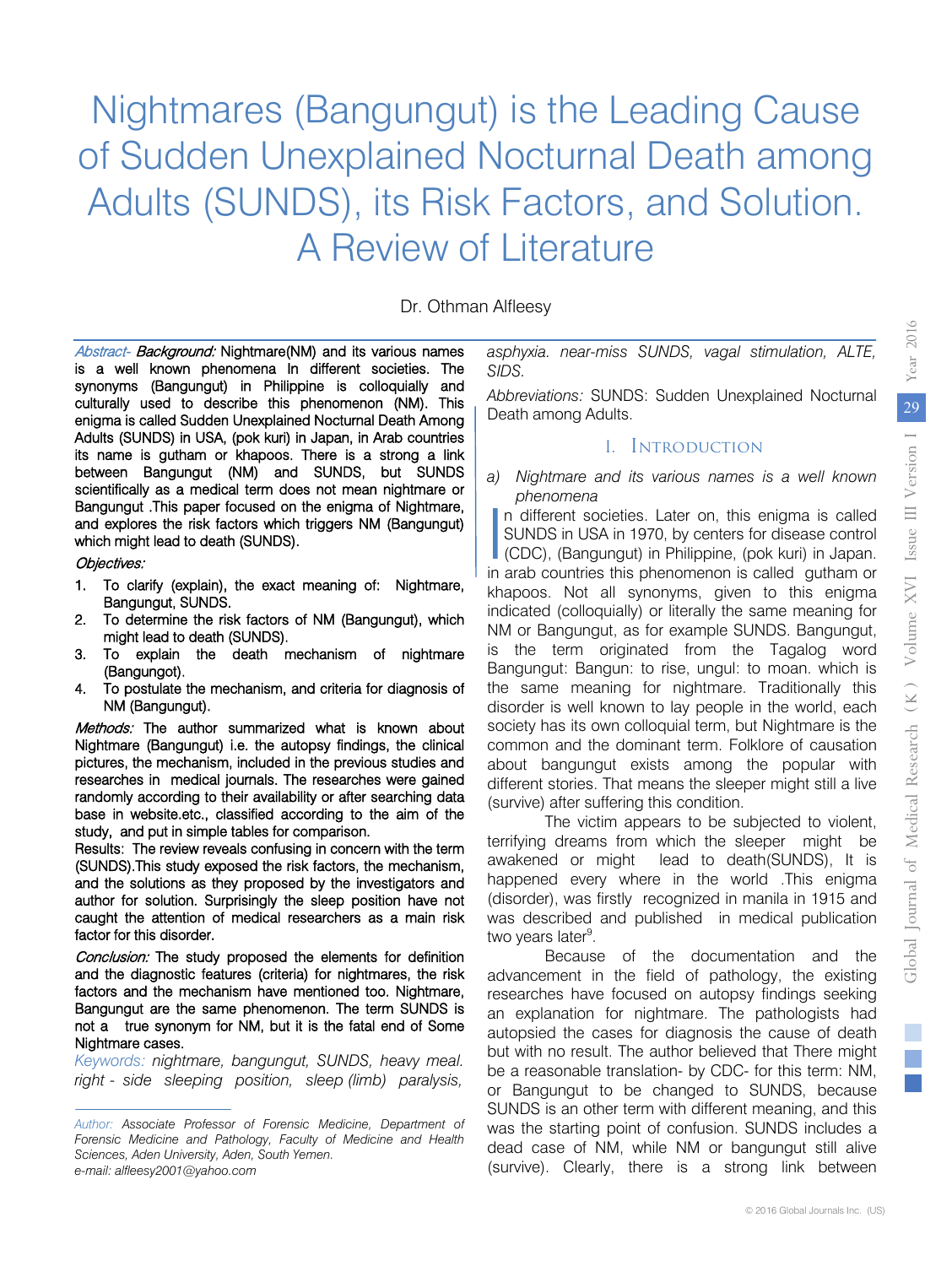nightmare and SUNDS. But SUNDS is the fatal end of NM.

The annual incidence of SUNDS has been reported to be as high as 43 per 100,000 people aged 20–40 years in the Philippines and 38 per 100,000 people aged 20–49 years in Thailand. In Southern China, the incidence is about 1 per 100,000 people. During 1981-1982 the annual rate in th U.S was remarkably high: 92/100,000 among Laotian-, 82/100, 000 among other Laotian ethnic group and 59/100,000 among Cambodians.12

#### II. Historical Background

#### *a) What is known about NM, Bangungut, SUNDS?.*

The term Bangungut originated from the Tagalog word meaning "to rise and moan in sleep".4,9,15 It is also the Tagalog word for nightmare.

The word "nightmare" derives from the Old English "mare", a mythological demon or goblin who torments others with frightening dreams. Or referred to a mare a female spirit that was believed to suffocate the sleeping victim. Subsequently, the prefix "night-" was added to stress the dream-aspect. The phenomenon of nightmare (Bangungut) was described in piles of literature in different societies for a long time. Nightmare is present since the creation of human being and their living on the earth surface. Nightmare is a part of traditions to all humankinds. It is totally wrong and unlogic to restrict Nightmare to some societies only. NM is happening to some individuals every where in the world The influential Greek physician Galen examined the causation of the nightmares during the second century AD, and a description of the experience appears in a Chinese book on dreams dated to as early as 400 BC. Descriptions of the "nightmare", however, only appear in English in the later medieval period. One fourteenth-century manuscript describes, for example, how the "night-mare" lay on top of people at night (Kuhn and Reidy, 1975).

#### *b) Definition*

By reviewing a number of references and researches the following definitions were included. Nightmares refer to a terrifying terror to some individual in all ages, after having eaten a heavy meal and falling sleep

#### III. Clinical Manifestation

*Aponte stated:* The clinical manifestation are remarkably constant and are repeated time and time again. The subject, healthy, young, goes to bed, after having eaten a heavy meals. After he has fallen asleep he is seen to move about in bed in most agitated manner, groaning, yelling and coughing often with frothy fluid exuding from mouth. Attempts to awaken him are unsuccessful, and dies within very short time sometimes he is found dead in bed the following morning9.

#### *a) Autopsy findings*

Aponte stated the pathologic changes were not specifics and in general were those of acute circulatory collapse. the pathologists found : cyanosis of lips, congestion of internal organs, Petechial hemorrhages, acute cardiac dilatation. pulmonary edema acute pancreatitis, Cerebral edema, The stomach is distended and filled with ingested food<sup>9</sup>.

*b) Theories*

Numerous of theories, have been proposed to explain the cause and mechanism of death. The "eatingbefore-sleeping" theory, the cardiac theory, the toxic theory, and the acute pancreatitis theory. heredity, nutrition, toxins, chemical, pollution, last is the brugada disease.

*c) What is unknown about Bangungut (NM) and SUNDS?.* 

Despite the huge number of researches studying this enigma, the researchers did not determine the risk factors mainly Non Right-side sleeping position. Mechanism of death were absent from their discussions too. That is why they failed to propose the mechanism and to give the solution.

#### *d) Objectives*

- 1. To clarify (explain), the exact meaning of Nightmare, Bangungut, SUNDS, as it is included in articles, references, traditions.
- 2. To determine the risk factors for NM (Bangungut), which might lead to death (SUNDS).
- 3. To explain the mechanism of death, in this disorder.
- 4. To postulate the mechanism, and criteria for diagnosis of NM.

#### IV. Material and Methods

The author summarized what is known about Nightmare (Bangungut), SUNDS, including : the autopsy findings, the clinical pictures, included in the previous studies. The researches were gained randomly according to their availability or after searching data base in websit. the clinical data and autopsy findings on victims, were categorized and tabulated with in a simple tables for comparison. This study is providing a rich comparison of risk factors, clinical pictures and autopsy findings which were bsent from all previous studies.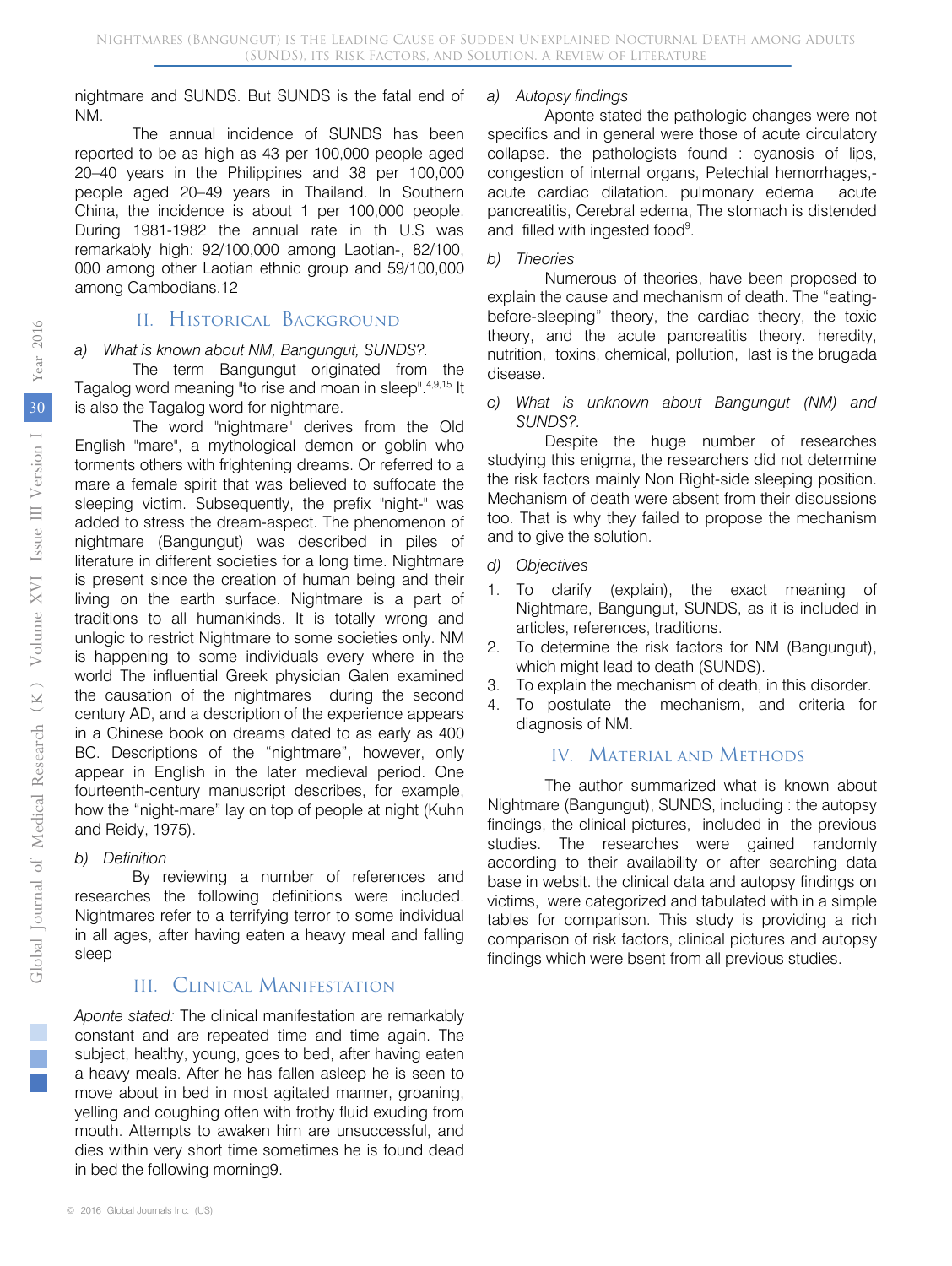## V. Results

*Table I :* shows the risk factors and clinical manifestations (features) in sufferers from Nightmare (Bangungut).

| RISK FACTORS and CLINICAL MANIFESTATIONS                 |                 |                       |                               |                                     |   |
|----------------------------------------------------------|-----------------|-----------------------|-------------------------------|-------------------------------------|---|
|                                                          |                 |                       | Age                           | adult                               | a |
|                                                          |                 |                       | condition                     | Healthy                             | b |
|                                                          |                 |                       | eating food before<br>sleep   | heavy meal                          | C |
| (SQNNS)sµnpe<br>6uqque queep  eunqoou peuje dxeun ueppnS |                 |                       | sleeping position             | non Right-side sleeping<br>position | d |
|                                                          |                 |                       | asphyxia                      | occurs                              | е |
|                                                          |                 |                       | Sleep (limb)                  | occurs                              | f |
|                                                          |                 |                       | paralysis                     |                                     |   |
|                                                          | Near-miss SUNDS | Night mare(Bangungut) | terrifying<br>dreams<br>of NM | occurs                              | g |
|                                                          |                 |                       | Groaning<br>Moaning           | occurs                              | h |
|                                                          |                 |                       | death during sleep            | escape death survive)(              |   |
|                                                          |                 |                       | death during sleep            | Occurs                              |   |
|                                                          |                 |                       | autopsy findings              | signs of asphyxia                   | k |

#### $NM = a-h$ Near-miss SUNDS=a-i SUNDS=a-k(except) i

Nightmare=Bangungut=Pok kuri=Ghutham(Khapoos).

Near-miss SUNDS: Those who suffered NM, but escaping death (Survive).

SUNDS= nightmare sufferers ending with death (NM dead cases).

The main clinical manifestation (features) which constitutes Bangungut or Nightmare are: suffocation. Terrifying dreams, limb paralysis.

*Table II :* shows autopsy findings in SUNDS (nightmare dead cases).

| Phenomenon   | Autopsy findings                  |                                          |                    |                                          |  |  |
|--------------|-----------------------------------|------------------------------------------|--------------------|------------------------------------------|--|--|
|              | Petechial<br>Hemorrhages<br>(ITH) | Pulmonary edema.<br>congestion of organs | Food in<br>stomach | Food, frothy<br>fluid in air<br>passages |  |  |
| <b>SUNDS</b> | Found                             | Found                                    | Found              | Found                                    |  |  |

Table (II) presents the autopsy findings for SUNDS. The forensic pathologists found in SUNDS the following: Intrathoracic hemorrhages (I.T.H), pulmonary edema, food in stomach, frothy fluid exudes from the mouth, nothing more.

|  | Table III : Shows similarities between SUNDS and SIDS. |  |  |
|--|--------------------------------------------------------|--|--|
|  |                                                        |  |  |

| Disorder     | Age     | Sleep<br>position | Eating<br>Food | Death         | Obstruct.<br>Asphyxia | Autopsy<br>findings |
|--------------|---------|-------------------|----------------|---------------|-----------------------|---------------------|
| <b>SIDS</b>  | Infant. | Non               | Having         | <b>OCCUIS</b> | <b>Suffers</b>        | Signs of            |
|              | child   | Right side        | Food           |               |                       | asphyxia            |
| <b>SUNDS</b> | adult   | Non               | Heavy          | <b>OCCUIS</b> | suffers               | Signs of            |
|              |         | Right side        | meal           |               |                       | asphyxia            |

Table III shows that the risk factors and clinical manifestations are the same. The intensity of manifestations may differ according to the age.

### VI. Discussion

The author discovered that the existing data in the previous studies are conflicting.

To put research concerned with NM-Bangungut. Into perspective, it is essential to know the nature of the problem in order to solve it. Here there were no obvious clues for researchers to deal with. The enigma of NM (Bangungut) or SUNDS has frustrated researchers for too long. The researchers have not delineate the differences between NM and SUNDS.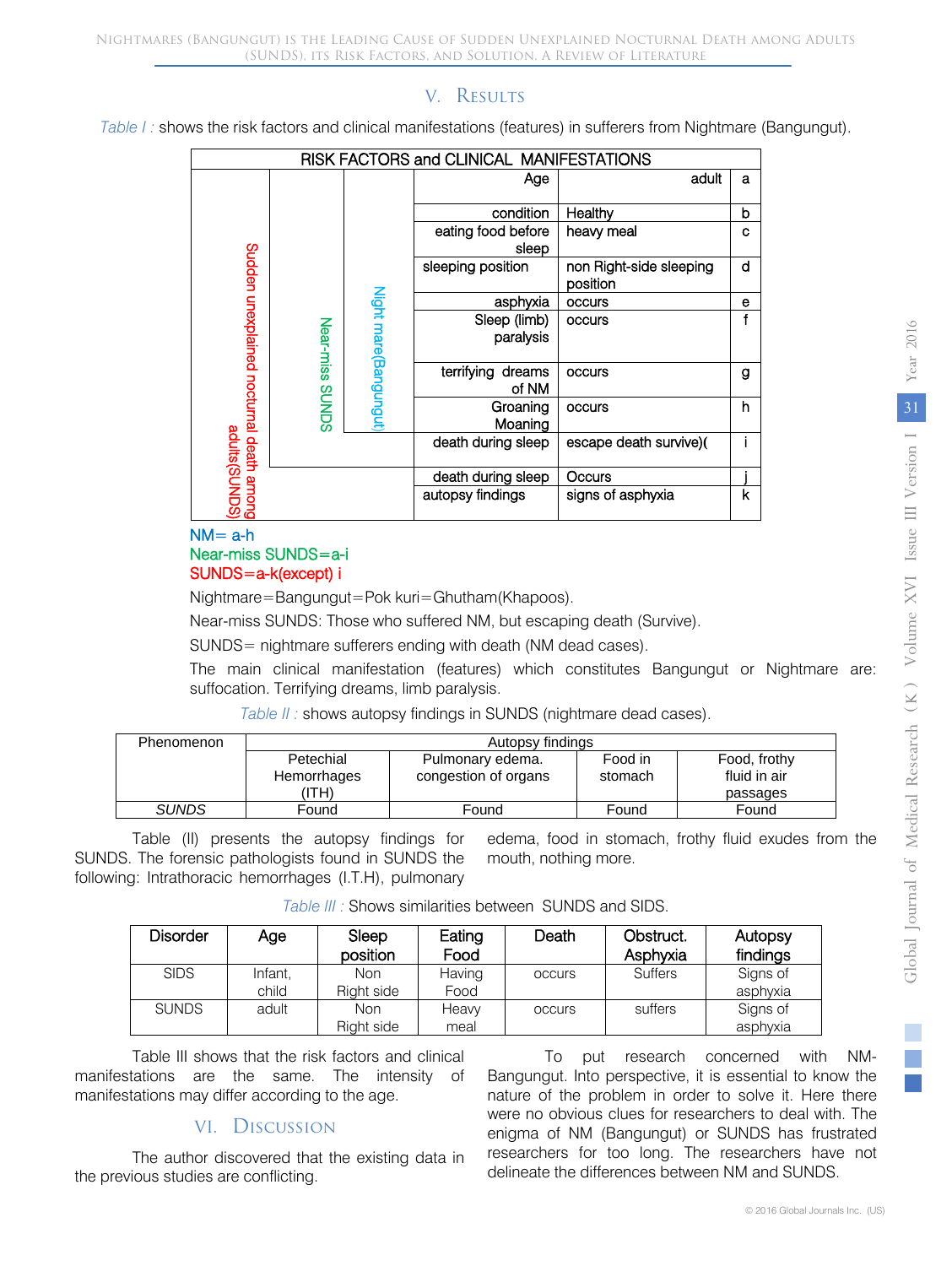The scientists failed to determine its causes and mechanism because of the, misconception and confusion of the term NM, SUNDS.

The results is consistent with previous studies of the author<sup>14</sup>, these results suggested that Right- side position sleeper are in a different physiological state which does not resemble other positions(prone, supine, left side sleeping position).The persons who slept on Right-side posture were not have been reported to experience NM or SUNDS. Results of autopsies have not identified a cause of death since the first autopsy. By this study the author found the following points: Clinical manifestations are remarkably constant since the first description of Aponte<sup>9</sup> and Majoska<sup>20</sup>.

Pathological changes are the same since the first autopsy. There is confusing in considering SUNDS and Nightmare (Bangungut) as the same meaning, as the CDC declared and applied this name. The major finding of our study is the other risk factor: sleep position (Non Right-side), which was totally absent in all previous discussion.

No any study before mentioned the Non Rightside sleeping position as a risk factors, and the Rightside sleeping position as a safe position, while there was a consensus about the heavy meal as a risk factors. Aponte, is the pathologist who described and discussed all points, which the scientists up-to-date repeat the same basic information of APONTE there are many other individuals who suffered from such enigma (Bangungot) but succeeded to escape and to survive, by intervening or by auto-arousal luck and chance.

#### *a) Synonyms*

Bangungut (NM) is not equated to the Sudden Unexplained Death Syndrome (SUNDS), which is (SUNDS) characterized as the abrupt death of an otherwise healthy person, for no apparent reason or explanation (Gervacio-Domingo, et al., 2007)<sup>2</sup>.

The term SUNDS itself developed through an attempt to provide a name- by CDC- for this clinical disorder (enigma) without basing on its original sense. unfortunately the application of the term SUNDS has been increasingly confusing when we utilize it as a synonym of NM or Bangungut, or when we deal with it as an other enigma. In fact the term SUNDS generates dissent among researchers and led to confusion and misinterpretation to all investigators.

The term SUNDS, was far away from its original sense (bangungut), nightmare). How could the researchers call this enigma Bangungut(NM) and SUNDS in the same time.? How could they equate between them?.

SUNDS is not – literally or scientifically- a term or a synonym (identical) for Bangungut or Nightmare as CDC declared. In daily colloquial use , bangungut often refers to nightmares in general , and do not necessarily end fatally.

#### *b) Defnition*

The term "bangungot" is not an unfamiliar term to Filipinos. It is colloquially and culturally used to describe the combination of nightmares and immobility during sleep (Tan,  $2000$ )<sup>1</sup>.

By reviewing a number of references and researches the following definitions were included. Nightmare refer to a terrifying terror to some individual in all ages, after having eaten a heavy meal and falling sleep, other scientists added the following points to the previous definition as follows: usually characterized by a feeling of suffocation and helpless<sup>16</sup>. paralysis.

The classical one associated with helpless paralysis, and happens in later half of sleep<sup>18</sup>

- Is a fright reaction during sleep. The child awakens in terror from a dream usually characterized by a feeling of suffocation and helpless16.
- It is a dream in which the sleeper feels that something is kneeling on his chest. Kolb stated : nightmares occur physiologically during REM sleep and during later part of the sleep period17.
- The sufferer cannot move, talk, or shout, even through trying to do so. Partially awake and also partially somnolent, he attracts attentions to himself by moaning. Some try to break the paralytic attack by forcing a leg or arm off the bed but they could not. A touch generally leads to arousal. It is clear that it could happen to all ages.

So, on the ground of this study and previous definitions, the author would emphasized that the NM definition must have five elements (criteria) to be valid and diagnostic. two of these elements are the primary risk factors which are:1- eating a heavy meal. 2- lying on non Rt side position (prone, supine, left side position) which trigger nightmare (Bangungut). The other elements for the definition are the main clinical characteristics of the sleeper during suffering from NM, These are:1- Nightmares terrifying dreams(2)- The sleeper must suffer from sleep(Limb) paralysis.(3)- Suffering of Suffocation or asphyxia. All these support (diagnose) that the sleeper was having Nightmare or Bangungut. Kavanau (2000) suggests that the frightening images that one sees during a bad dream are caused by post-traumatic stress related events7.,but this is not concordant with current NM concept. Posttraumatic stress disease has no any relations to NM at all.

Night mare is a condition results from a respiratory failure and suffocation results from a combination of the main two risk factors: eating heavy meal and lying on non Right-side sleeping position (prone, or back or left side), it reflects the state the sufferer reached the climax and his difficult situation in a terrifying dream, as a result of obstructive asphyxia and respiratory failure.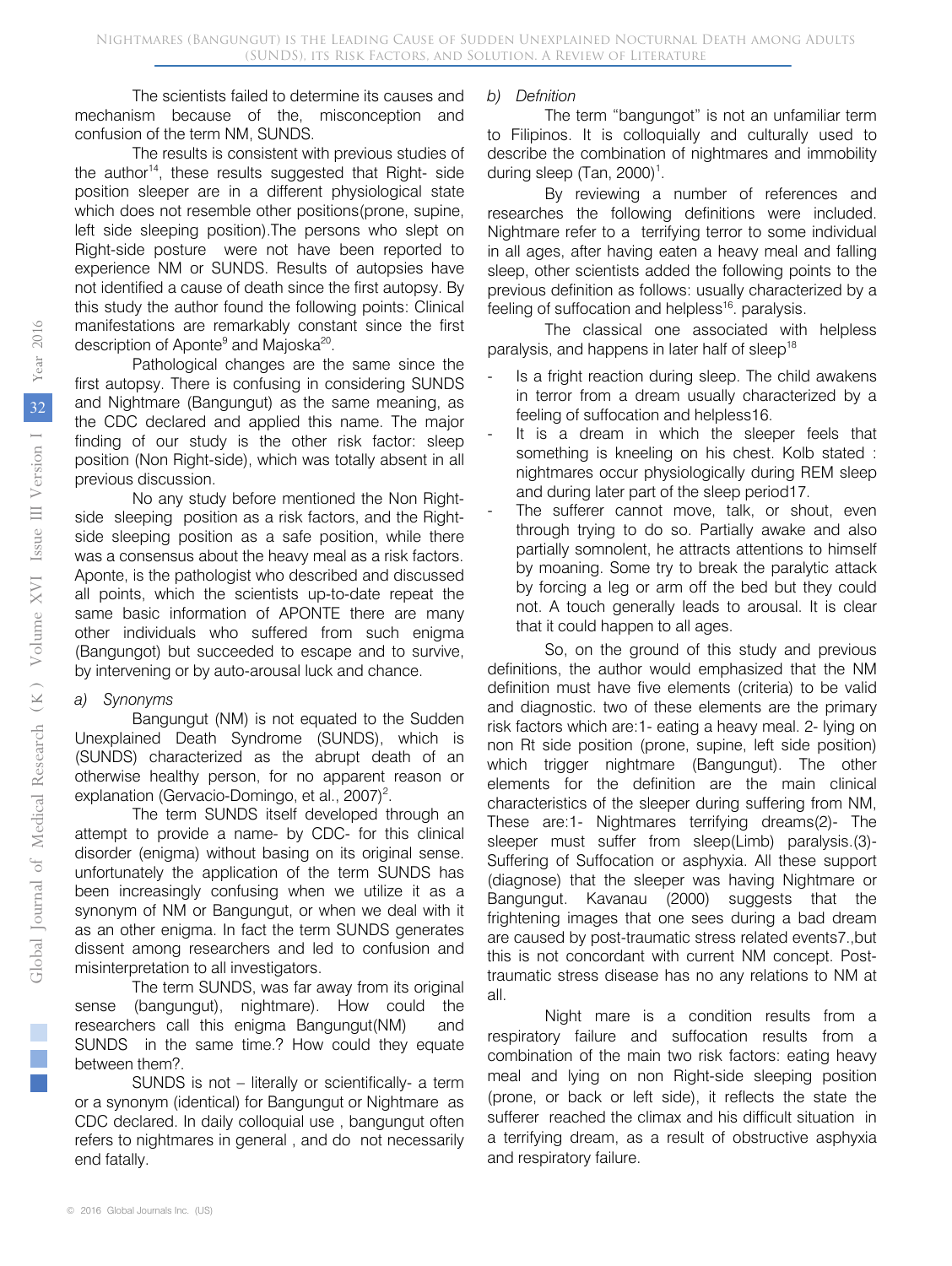Its main feature is suffocation (asphyxia), and limb (body) paralysis associated with non-logic, fragmentary pictures, which are the responses to your stage of suffocation, before you either wakeup or died.

#### *c) Clinical Manifestations*

Clinical picture invariably follows a well defined pattern, mostly in all studies.

*Aponte stated:* The clinical manifestation are constant and repeated time and time again. The subject, healthy, young, goes to bed, after having eaten a heavy meals. After he has fallen asleep he is seen to move about in bed in most agitated manner, groaning, yelling and coughing often with frothy fluid exuding from mouth. Attempts to awaken him are unsuccessful, and dies within very short time sometimes he is found dead in bed the following morning. Witnesses were alerted or awakened by abnormal respiratory sounds and /or by a brief groan, gurgling tonic rigidity. Witnesses interpreting the terminal groans in death as sign of terror supported the popular notion that deaths resulted from terrifying dreams. The sleeper is suffering an experience from nightmare in the form of limb paralysis, Difficult yelling, moving due to suffocation.

There is a consensus in all previous and contemporary researches that heavy meal is a risk factor. Terrifying dreams, moaning or groaning, sleep (limb) paralysis, suffocation, conscious but not awake, paralyzed respiration. etc. The author emphasized that sleep paralysis is a feature of Night mare not a separate enigma or phenomenon as some scientists and psychiatrists stated.

Terrillon, et al. (2001) found that sleep paralysis involved out of body experiences 6 most of the investigators consider sleep paralysis as a separate phenomenon not a part of NM. This is misinterpretation, and misunderstanding of the elements, criteria for Nightmare

#### *d) Autopsy Findings-Pathological Changes*

The earliest investigations were based on the performance of an autopsy upon the bodies. One of the earliest investigation based on autopsies was that by Majoska<sup>20</sup> and Aponte<sup>9</sup>. After that most- if not all – information of the existing researches and contemporary studies were extracted from the study of Aponte. Aponte stated: the pathologic changes Were not specifics and in general were those of acute circulatory collapse. the pathologists found : cyanosis of lips, congestion of internal organs, Petechial hemorrhages,- acute cardiac dilatation. pulmonary edema acute pancreatitis, Cerebral edema, The stomach is distended and filled with ingested food.

In concern with pathological changes, all autopsy findings which had been documented for about century are still the same and no thing new Surprising that all findings for infants are the same(SIDS) except acute pancreatitis.

#### *e) Near-Miss SUNDS*

It is well-known that some of the nightmare cases which is going to die. But while they were suffering from the process of dying, it may be prevented either by external factor (mechanical interference (touch), I can not find an explanation, but it is God's care for this auto- arousal and may escaping death and survived, they called near-miss SUNDS. Dr Otto, and others mentioned the term near-miss SUNDS after reported three cases of near-miss SUNDS13.

#### *The process of death in Nightmare (SUNDS) or escaping death (near-miss SUNDS)*

*Adult:* Non right- side sleeping position +heavy meal clinical features (nightmare terror dream, sleep paralysis represent asphyxia or dying process) stopped by a timely mechanical intervening (touch) escaping death (near-miss SUNDS or survival Nightmare case).

*The same Adult:* Non right- side sleeping position +heavy meal clinical features (nightmare terror dream, sleep (limb) paralysis represent asphyxia or dying process) no timely mechanical intervening (no touch) death occurs (SUNDS).

#### *f) Sleeping Position*

Narrated Al-Bara' ibn 'Azib (may Allah be pleased with him), the prophet Mohamed (Allah's Peace Be Upon Him "PBUH") said to me, "Whenever you go to bed perform ablution like that for the prayer , lie on your Right-side and then say, 'O Allah, I surrender my soul to You and I turn my face to You and I entrust my affair to You and I seek Your support with hope and fear of You. There is no refuge from You but to You. I have believed in Your Book (the Qur'an) which You sent down and in Your Prophet Whom You sent. Then if you die on that very night you will die with faith (i.e in the religion of islam). Let the aforesaid be your last utterance (before sleep).

#### (Al-Bukhari: 814)15

Tradition, religious, and social circumstances usually dictate which sleep position is selected by the individual?. For both adults and infants there is a position preferred for different societies. That is why prone position was the preferred sleep position for infants in USA which led to a huge number of deaths among infants before changing to back position, and also it is a preferred sleeping position in USA for adults.

The author asked the researchers all over the world : What about the nearly forgotten Sleep position in the matter of NM(Bangungut)?.

There has been no research and discussion in regard to sleep position as a main risk factor in this enigma (NM). The sleeping position did not receive the attention of researchers at all through all their studies. In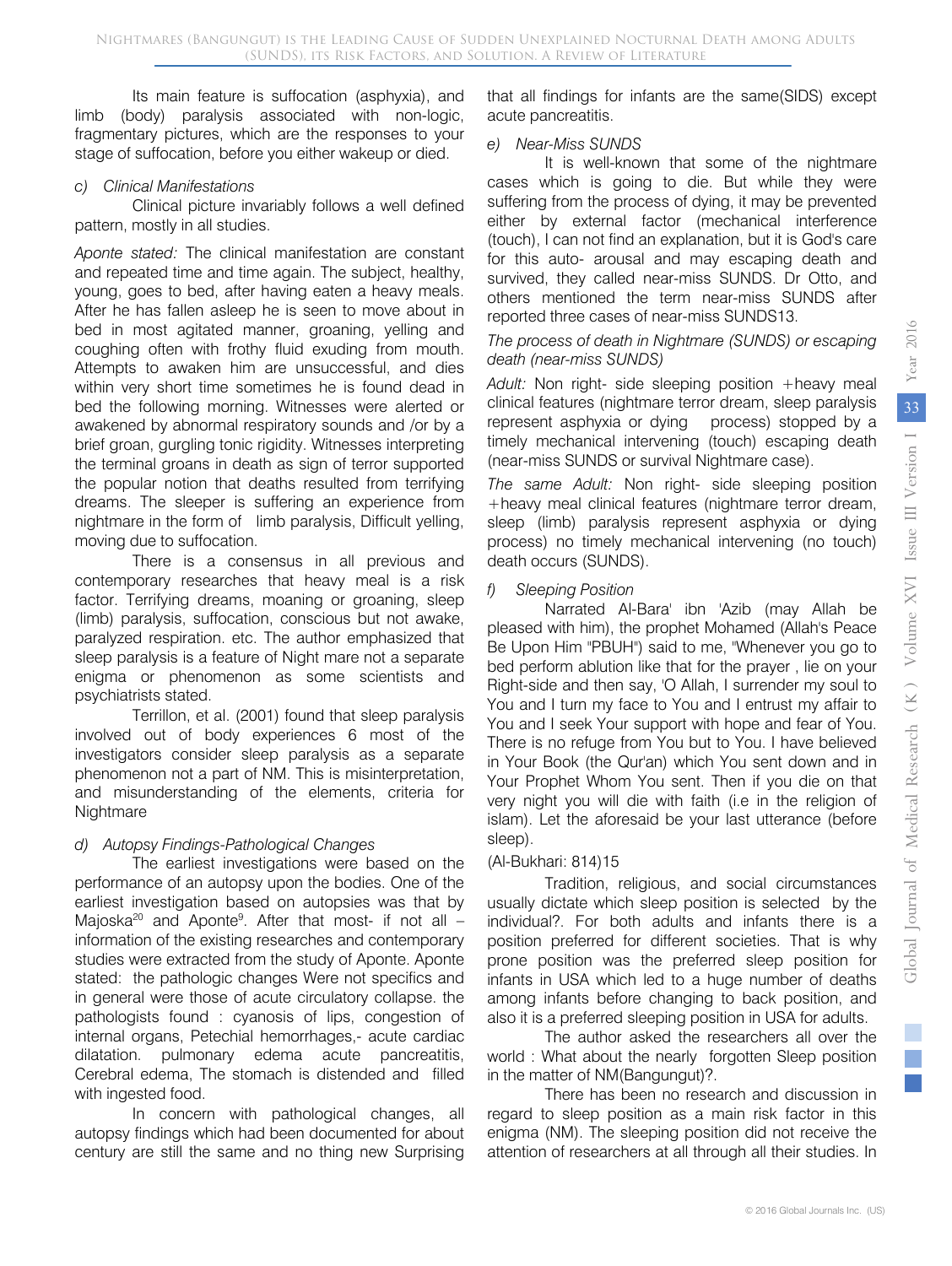the way , no studies are known to have examined the Rtside sleeping position.

Recent German research confirms that both sleep paralysis and related hallucinations predominantly occur in a supine sleeping position (Dahmen and Kasten, 2001).

No one thought about the association between NM (Bangungut) and the Non Right-side sleeping positions. And no advice was recommended for the safe position. The prone / supine sleeping positions have been found to be associated with an increasing of airflow resistance, lowering the arousal threshold and the possibility of mechanical occlusion of the upper respiratory passage.

A link between NM and SUNDS has been noted in much of the literature, but due to misinterpretation of the nature of this disorder the scientists considered them as two separate entities. That is why they failed to answer.

#### *g) Risk Factors*

There is consensus that heavy meal is a risk factor and this study added other major risk factors the sleep positions (prone, supine or left side) are associated with SUNDS.

The study identified two essential risk factors for NM (Bangungut) or SUNDS. The risk of NM and SUNDS is high when individual sleep on their non-Right-side sleeping position.

There is a causal link established between NM – SUNDS (NM deaths).

A challenging question was put by scientists stated : who could identify the trigger for NM which results in instantaneous death?. The data to answer this question(Risk factors) is available. The risk factors for NM are;-1 - heavy meal. Eating a heavy meal and falling asleep is one of the main risk factors for NM. A hungry person never suffer from NM whatever his sleeping position.

2) The second risk factor is: sleep position (Non Right-side sleeping position).The author concluded in his research14. That sleeping on non Right- side position is an other risk factor for NM. Both risk factors must be together in order might to playing a role as triggers and, a potential stimulus for nightmare14 .

#### *h) Mechanism*

The mechanism of death in Nightmares (Bangungut), SUNDS was unknown. some studies have suggested a role for suffocation (asphyxia) associated with supine sleeping position due to failure of respiratory control mechanism. death may occur if this mechanism continues to reach a climax point, then either death or escaping death and survive.

The author concluded that, there is only a single mechanism for NM and SUNDS. According to over distension of the stomach by recently ingested food and due to pressure upward upon the diaphragm, this interferes with cardiac and pulmonary function, both directly and though a vagal reflex mechanism.

Suffering from respiratory paralysis and limb (body) paralysis suggested that death is due to NM. During sleeping intercostalis muscle do not substantially contribute to inspiratory effort and the pharyngeal dilator are less effective as a result the obstruction hypoxia often worsen more in sleeping. Generally the other factors which contribute to nightmares death are:

=Obstruction of the upper airway-by the back of the large and muscular tongue falling posteriorly into the hollow of a soft yielding pharynx -in sleep- may obstruct the airway and even worsen as the persons inspires, thus enhancing negative pressure below the block. this led to stuck of tongue.

=Negative esophageal pressure is higher in supine / prone positions.

=It is well known that hypoxia, stimulates the vagal inhibition.

#### *i) Theories*

Clearly, there is a wide range of opinions in how to determine what is SUNDS, NM and their nature.

Researchers have focused on finding an explanation for Nightmare (Bangungut), SUNDS, but they failed. During review of studies Numerous of theories, hypotheses, have been proposed to explain the cause and mechanism of death due to NM. Nolasco (1957) proposes four theories on the causes of bangungot: The "eating-before-sleeping" theory, the cardiac theory, the toxic theory, and the acute pancreatitis theory<sup>3</sup>.

In general the proposed theories included in: heredity, nutrition, toxins, chemical, pollution. There was an objection against the theory of acute pancreatitis as a trigger mechanism because it does not explain this sequence of events.

Gaw, et al. (2011) suggested that SUNDS is identical to the Brugada syndrome- An allelic disease that ends in sudden cardiac death. Carandag (2006) believes otherwise<sup>8</sup>. All previuos theories were forwarded with no success. Because they were unconvincing, unlogic or unsatisfactory, they have been criticized and finally discarded.

One of the reseachers stated: It would be unwise, therefore, to draw any conclusions about the relationship between Brugada and the nightmare.# cardiac etiology with or without avitaminosis was unconvincing theory. In fact the theory of eating before sleeping constitutes half theory (one risk factor). The other half is the sleeping position.

#### VII. Conclusion

The conclusion that the author drew from this revision on Nightmare (Bangungut) are the following:

1. The study supported the previous research of the author which determined the heavy meal and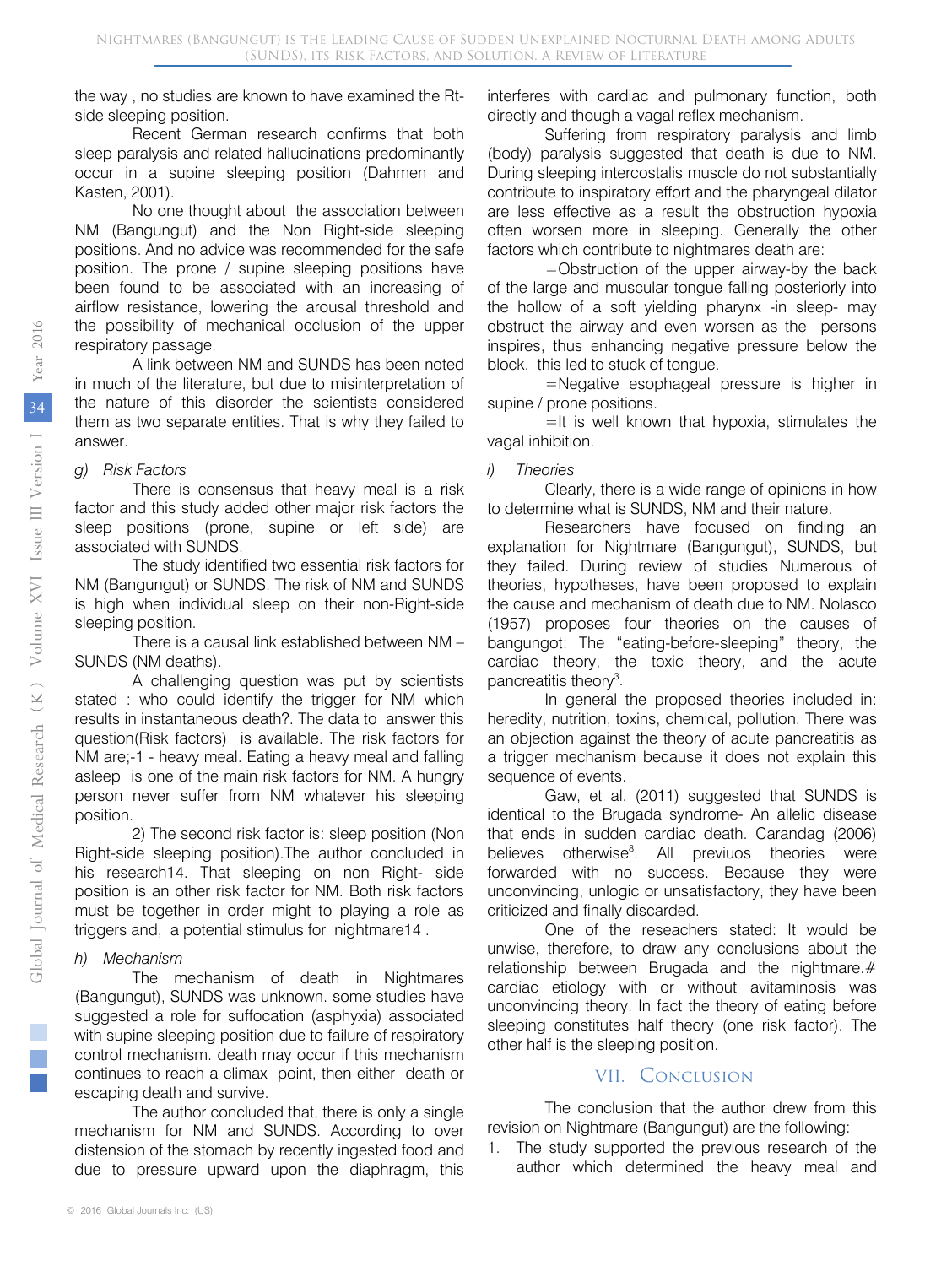sleeping on non Right-side position as triggers for NM.14.

- 2. The main clinical manifestation which constitutes the diagnosing features of nightmare (Bangungut) criteria- were: a- asphyxia (suffocation).b- sleep paralysis (limb paralysis).c-terrifying dreams of nightmare.
- 3. The two risk factors: heavy meal and non Right side sleeping position might lead the individual to suffer from Nightmare. The three cardinal clinical manifestation which indicated this suffering are: suffocation (asphyxia), NM terrifying dream and sleep (limb) paralysis. These symptoms must be found all together for diagnosing NM.
- 4. These risk factors may lead to NM, but not all those having these risk factors must suffer from NM. and without these two risk factors the nightmare would not occur.
- 5. Nightmare doe not necessarily end fatally.
- 6. For those who were suffering from nightmare and ending with death we can apply the CDC term (SUNDS)
- 7. If those who were suffering from nightmare escaping from death (survive) we call them nearmiss SUNDS<sup>13</sup>.
- 8. Sleep paralysis constitutes one of the main three clinical symptoms for diagnosing NM.
- 9. You have to differentiate between nightmare dream (terrifying dream) and other night terror or night frightening. As night frightening (night terror) may occur in any position including Right-side position, in a hungery individual and in a full stomach but it must not have limb paralysis and might or might not wake up(an arousal). Its dream components is logic, it may occurs throughout sleep, while nightmare terror is not logic and fragmented pictures and it occurs in 1-3 hours after sleep.
- 10. Nightmare never takes place on Right-side sleeping position, or in those with empty stomach (hungery).
- 11. Nightmare happens to all ages but every age has its expressions and reflections.
- 12. Near- miss SUNDS in adults is equated to ALTE in infants, and SUNDS among adults is equated to SIDS in infants, the difference only is the age and they have nearly the same mechanism.
- 13. Nightmare (Bangungut) is a universal (for all). There is no relation between NM and any other previous theories or diseases mentioned by pathologists or researchers throughout the history of studying this enigma. for example : Buguda syndrome, acute pancreatitis. Simply, because when you said : I caught the disease as a cause of death you must drop the meaning of NM immediately. NM is mechanical and positional death.
- 14. With no doubt, there is strong link between NM and SUNDS because SUNDS is the NM cases ended with death. But SUNDS is not a synonym of NM, or

Bangungut and does not equated to them. As this term far from the original meaning of NM and Bangungut.

- 15. Right-side sleeping position and light meal will protect an individual from NM 100%.as it is a safe sleeping position
- 16. Post-traumatic stress is not an expressive term leading to NM as the researches informed. it has no relation to NM.
- 17. Heavy meal and non Rt side sleeping position were more strongly have a role as a triggers for NM (Bangungut).and may lead to SUNDS.
- 18. There were no comparable studies in all previous researches and studies- in concern to NM , SUNDS.

#### *Alfleesy Hypothesis: The Right side sleeping position hypothesis*

The author concludes that the current information, facts, and knowledge resulted in this study established the validity on which the author suggested his hypothesis. Why Rt side sleeping position is safe?, and why are other non Right-side sleeping positions are danger?.

It is well known in –scientifically- in all studies that:

- 1. The increased collapsibility in obstructive sleep asphyxia can be caused by an anatomical narrow pharynx, in non Rt side position.
- 2. The Right-side sleeping position can have a protective function by. preventing the tongue from occluding the airway when the genioglossus muscle is hypnotic. While occulosion happen in non rt.
- 3. The prone / supine sleeping positions have been found to be associated with an increasing of airflow resistance, lowering the arousal threshold and the possibility of mechanical occlusion of the upper respiratory passage.1,8,16.
- 4. Laying on Right side will ensure smooth breathing and lowering the resistance to breathing.
- 5. The liver in the right side of the body constitutes the base on which other organs lay down directly or indirectly in this position as it is the heaviest organ of the body.
- 6. Laying on right side position permits to establish a suitable direction to the stomach with its content of food that facilitates a smooth breathing.

*So in an effort to solve this controversial problems the author wishes to put forward his right side sleeping position hypothesis to prevent NM, Bangungut, SUNDS, among adults as follow : If an individual laying for sleeping on right side position after having a light meal, then, NM and SUNDS would be prevented.*

The author believes that the mechanism of death is occurring mainly by mechanical obstructive asphyxia (hypoxia) which may end by stimulating vagal inhibition.